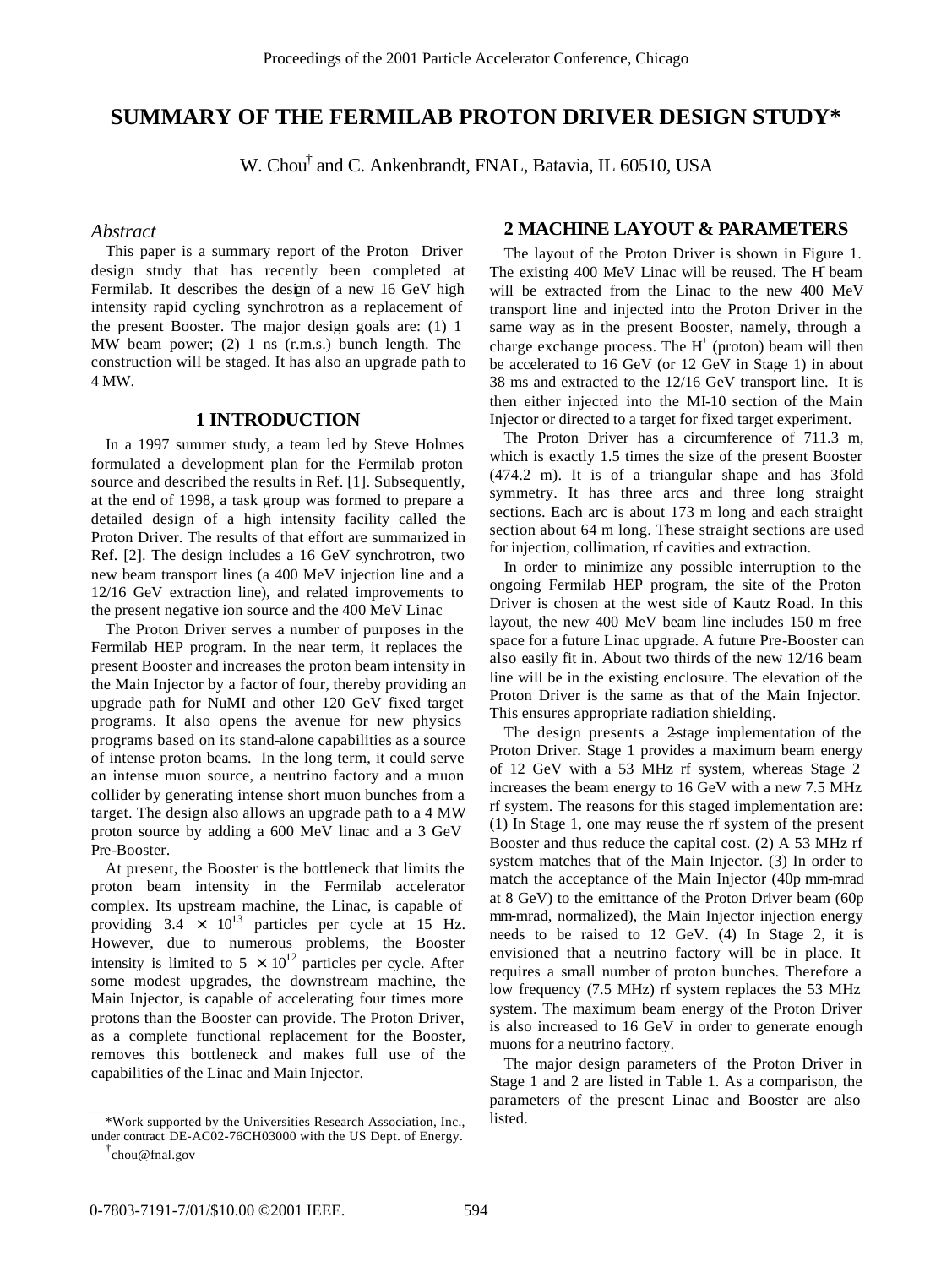## **3 TECHNICAL SYSTEMS**

In order to achieve the demanding performance specifications of the Proton Driver, a number of state-ofthe-art features are incorporated in its design.

- Lattice: This is a transition-free FMC (flexible momentum compaction) lattice. It uses 270°/270° FODO modules in the arcs. It has large momentum acceptance and dynamic aperture. [3]
- Magnets: The magnets employ external vacuum skins like those in the Booster, have large apertures like those in the Fermilab Accumulator, and use stranded conductors for the coil in order to reduce eddy current losses. [4]
- Power supplies: The power supply uses a dualharmonic resonant system (15 Hz plus 12.5% of 30 Hz component), thereby lowering the peak rf power requirement by 25%. The trim coils in the main quadrupoles use finite number of current harmonics (up to the 7th) for tracking error correction. [5]
- Vacuum and beam pipe: Because the magnets are in vacuum, the beam pipe is made of metallic stripes or perforated liners (like that in the LHC) to provide a low-impedance environment for the beam. [6]
- RF: In Stage 2, the 7.5 MHz rf cavities employ a new type of alloy called Finemet for their magnetic cores. The main advantages of the Finemet cores are high accelerating gradient and wide bandwidth. [7]
- Injection: To keep space charge tune spread under control, the transverse charge distribution of the injected beam will be made as uniform as possible by the painting technique. [8]
- Collimation: A sophisticated 2-stage beam collimator system collects about 99% of the lost particles in a small area, thereby allowing hands-on maintenance in the rest of the enclosure. [9]
- H- source: A noiseless Dudnikov-type-source will increase the beam intensity by a factor of two (to 115 mA) from that of the present source. [10]
- Linac front-end: This system consists of two RFQ sections and a double-alpha transport line in between. The latter provides a perfect match between the two RFQ's. [11]
- RF chopper: A new type of chopper, which is similar to a beam transformer, has been designed, manufactured and tested in a collaboration between Fermilab and the KEK. [12,13]
- Inductive inserts: These are ferrite modules for compensating space charge effects. There has been a successful beam experiment at the LANL. These modules help increase the beam intensity in the PSR without any adverse effect. [14]

### **4 R&D PROGRAM**

A complete list of the R&D program can be found in Chapter 19 of Reference [2]. An important category of the program are those items that are not only needed by the Proton Driver but will also be useful for improving the performance of the present proton source. Therefore, they have the highest priority. These include:

- High brightness H-source development
- Linac front-end improvement
- Booster 53 MHz rf cavity modification
- Finemet 7.5 MHz rf cavity development
- Beam loading compensation system development
- Inductive inserts study in the present Booster
- Booster magnet ac field and impedance measurement Several other items are also currently underway:
- Material outgassing rate test
- Stranded conductor coil study
- Chopper development
- High gradient, low frequency rf system

 A number of other R&D items have to wait until more resources can be made available.

## **5 ACKNOWLEDGEMENTS**

 In the past two years the design effort has attracted more than fifty participants, mostly from Fermilab. Physicists from the IIT, Stanford Univ., Univ. of Hawaii, CERN, RAL and IHEP (Russia) also contributed heavily. The authors are deeply indebted to all of them. The support from Fermilab management to this study is greatly appreciated.

#### **6 REFERENCES**

- [1] S. Holmes, editor, FERMILAB-TM-2021 (1997).
- [2] W. Chou, C. Ankenbrandt and E. Malamud, editors, FERMILAB-TM-2136 (2000).
- [3] W. Chou et al., "An Imaginary  $?$  Lattice for the Fermilab Proton Driver," this conference.
- [4] F. Ostiguy and F. Mills, "Large Aperture Magnets for a Future High Power Proton Synchrotron," this conference.
- [5] C. Jach and D. Wolff, "Proton Driver Power Supply System," this conference.
- [6] T. Anderson et al., "FNAL Proton Driver Canned Vacuum System Design," this conference.
- [7] D. Wildman et al., "A Prototype 7.5 MHz Finemet Loaded RF Cavity and 200 kW Amplifier for the Fermilab Proton Driver," this conference.
- [8] C. Prior, " H<sup>-</sup> Injector Studies for the Fermilab Proton Driver," this conference.
- [9] A. Drozhdin et al., "Beam Loss and Collimation in the Fermilab 16 GeV Proton Driver," this conference.
- [10] V. Dudnikov, "30 Years of High-Intensity Negative Ion Sources for Accelerators," this conference.
- [11] D. Young et al., "Low Energy Improvements to the Fermilab 400 MeV Linear Accelerator," this conference.
- [12] W. Chou et al., KEK Report 98-10 (1998).
- [13] Y. Mori et al., "Fast Beam chopper with MA Cores," Proc. 2000 EPAC (Vienna).
- [14] J.E. Griffin et al., FERMILAB-FN-661 (1997)